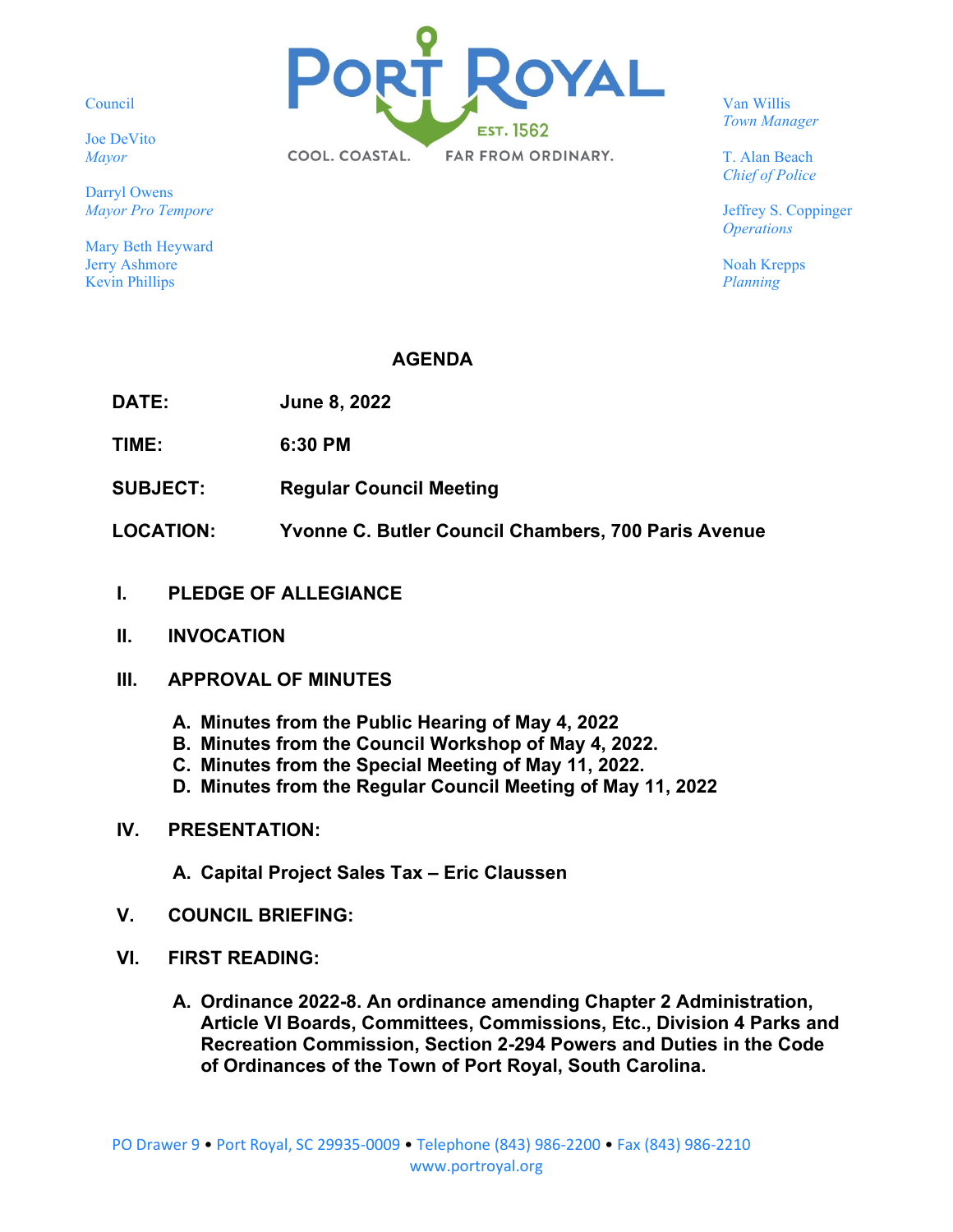- **B. Ordinance 2022-9. An Ordinance approving the negotiation, execution, and delivery of intergovernmental agreements by and between Beaufort County, and the Town of Port Royal regarding the collection and distribution of impact fees for Parks and Recreation, Transportation and library facilities; and other matters relating thereto.**
- **C. Ordinance 2022-10. An ordinance to authorize the Town Manager to convey excess real property to facilitate construction of sidewalks within the Town described as Beaufort County Tax District 110, Map 10, Parcel 385 and 102 (Approximately 100 ft. on 13TH street)**

## **VII. SECOND READING:**

- **A. Ordinance 2022-1. An ordinance annexing to the Town of Port Royal approximately 1.51 acres of real estate located in Beaufort County described as Beaufort County Tax District 100, Map 33A, Parcels 254, 404, and 406. (LOCATED AT 32 and 34 Savannah Hwy).**
- **B. Ordinance 2022-2. An ordinance to zone approximately 1.51 acres of real estate located in Beaufort County described as Beaufort County Tax District 100, Map 33A, Parcels 254, 404, and 406. In Beaufort County to be zoned as T4UC.**
- **C. Ordinance 2022-4. An ordinance to amend as follows Section 1 of Ordinance 2021-23 to provide for the levy of taxes for ordinary town purposes in the Town of Port Royal, South Carolina, for the fiscal year beginning July 1, 2022, and to provide for the expenditures thereof.**
- **D. Ordinance 2022-5. An ordinance to approve the Court Department Budget for the fiscal year beginning July 1, 2022.**
- **E. Ordinance 2022-6. An ordinance amending Chapter 15, Offenses and Miscellaneous Provisions, Section 26, Fraudulent Checks, etc., of the Code of Ordinances of the Town of Port Royal, South Carolina, to update Terms and Jurisdiction.**

## **VIII. RESOLUTION:**

**A. Resolution 5-22. A resolution of the Town of Port Royal, South Carolina, Town Council to support Buoy "P" as a continued structural buoy.**

# **IX. COUNCIL ACTION:**

- **A. Appointments**
	- **I. Metro-planning Commission – Reappointment**